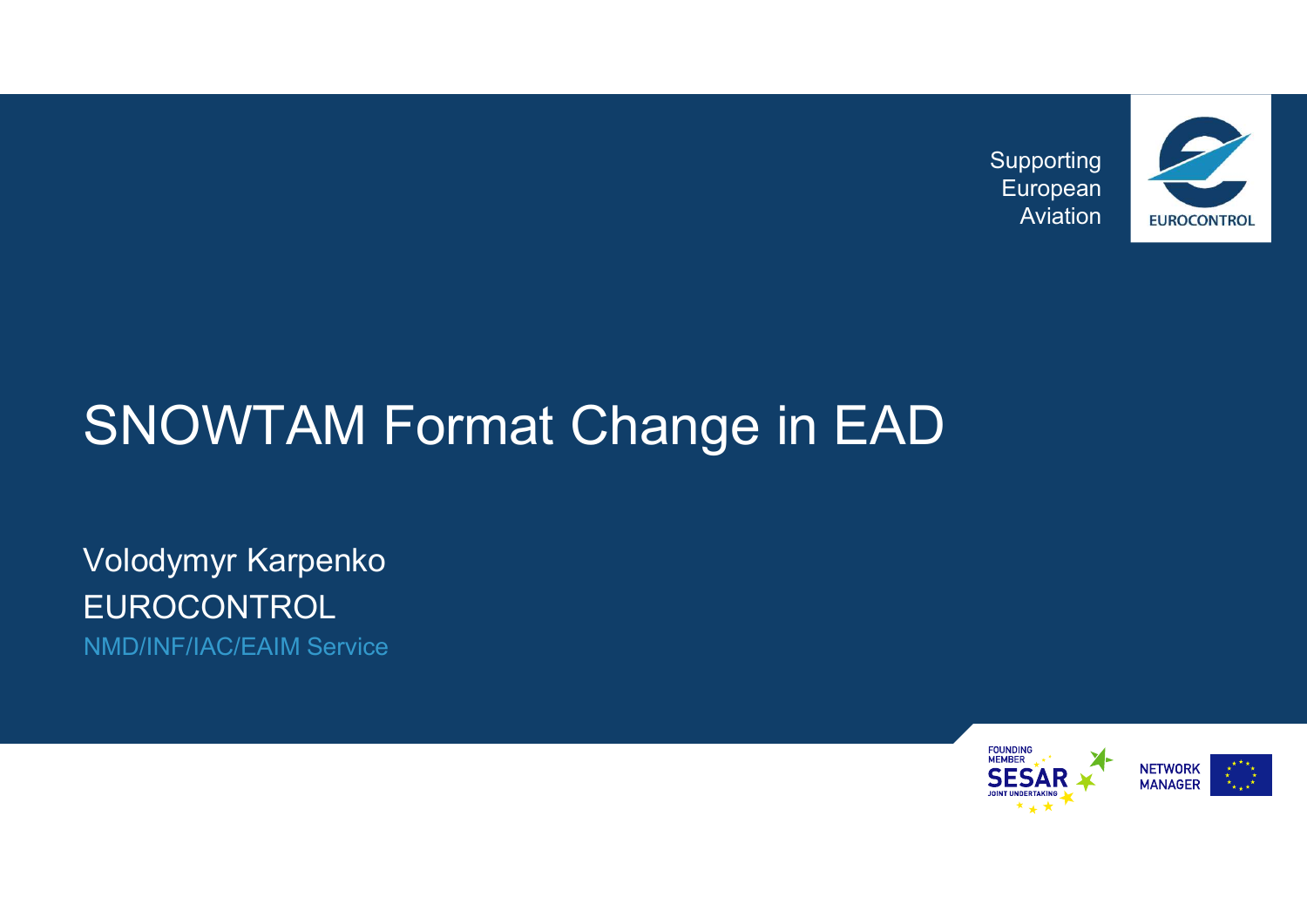### SNOWTAM Format change in EAD

• EAD, as EASA certified service provider against CIR (EU) 2017/373, will implement the New SNOWTAM format on

### 12 August 2021!

• This information had been communicated to all EAD clients in Dec 2020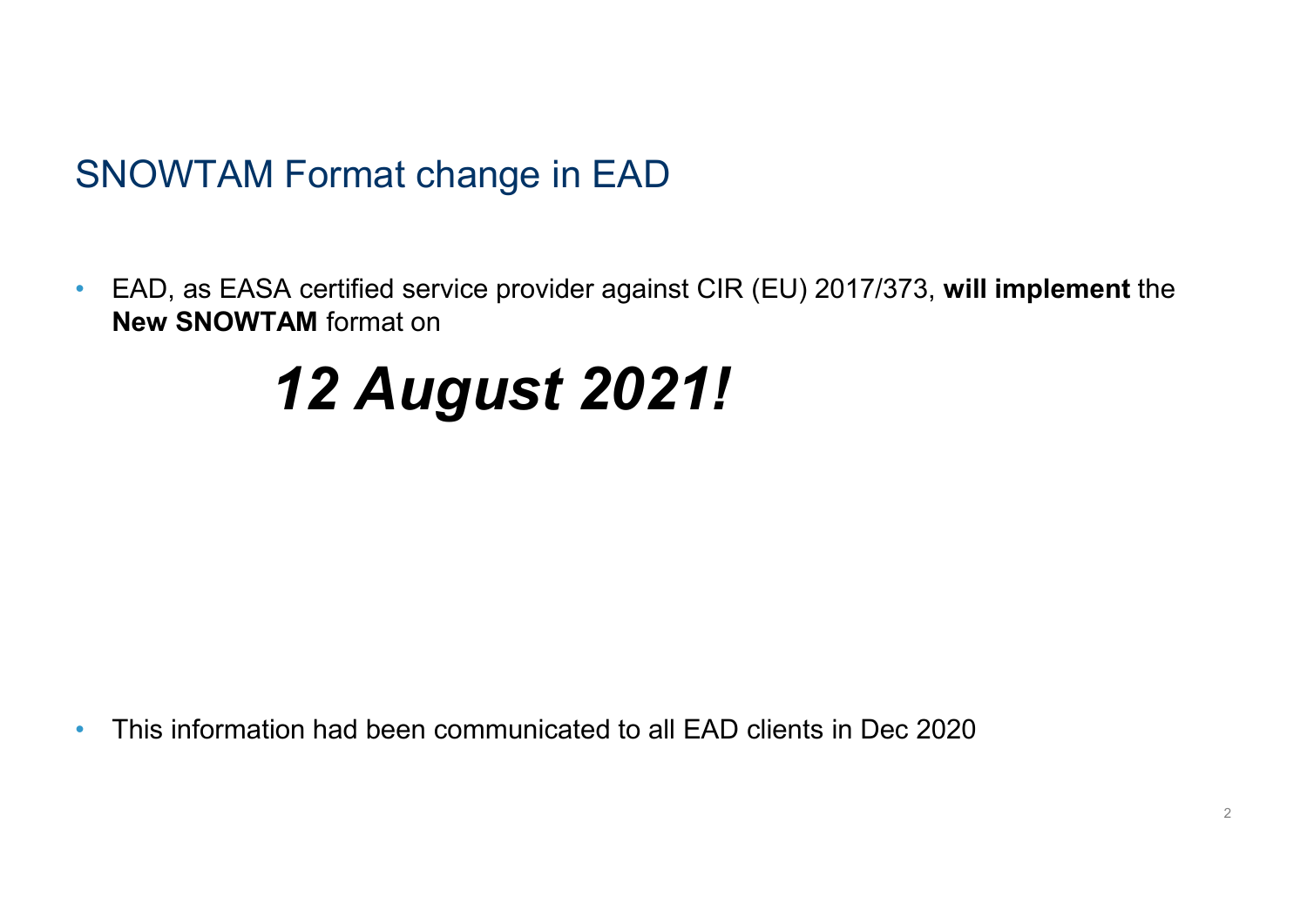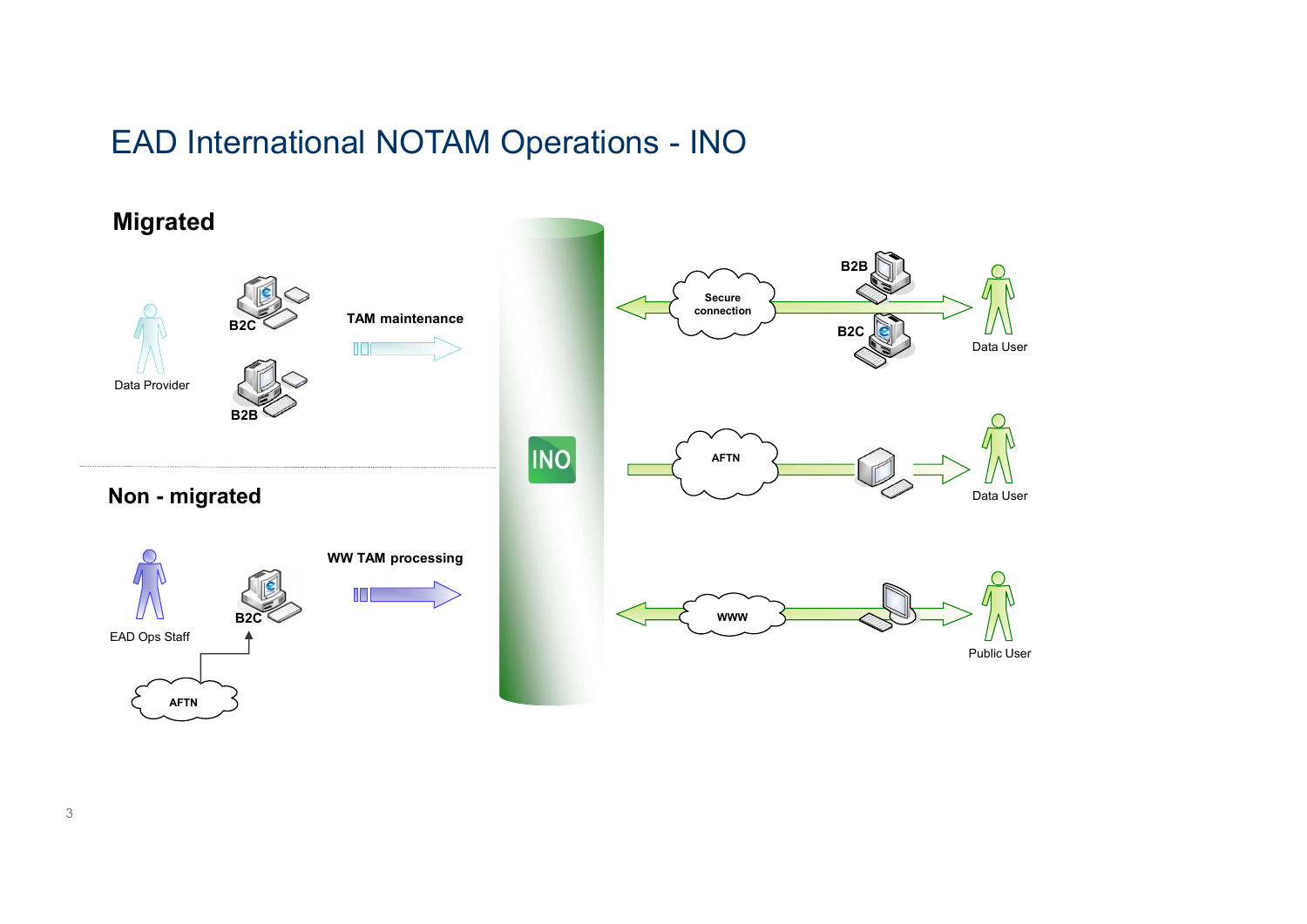### ICAO Guidance on the Issuance of SNOWTAM



Guidance on the Issuance of SNOWTAM



| <b>Ouestion/Issue</b>                                                                                              | <b>Comment/Initial analysis</b> | <b>Remarks</b><br>(Inpact, if the issue is not<br>resolved)                                                                                                          | EAD implementations policy/approach                                                                                                                                                                                                                                                                                                                                                                                                                                                                                                                                                                                                                                                                                                                                                                                                                                                                                                                                                                                                                      |
|--------------------------------------------------------------------------------------------------------------------|---------------------------------|----------------------------------------------------------------------------------------------------------------------------------------------------------------------|----------------------------------------------------------------------------------------------------------------------------------------------------------------------------------------------------------------------------------------------------------------------------------------------------------------------------------------------------------------------------------------------------------------------------------------------------------------------------------------------------------------------------------------------------------------------------------------------------------------------------------------------------------------------------------------------------------------------------------------------------------------------------------------------------------------------------------------------------------------------------------------------------------------------------------------------------------------------------------------------------------------------------------------------------------|
| Old SNOWTAM format (availability after 5 NOV 2020)<br>- Will all States issue the SNOWTAM under the new<br>format? | Linked to item 2 below          | Possible rejection by regional and<br>national AIS databases and users if<br>some States continue to issue the<br>SNOWTAM in the old format after<br>5 November 2020 | For EAD-migrated clients (B2B and B2C).<br>ONLY the new format will be available. For non-<br>migrated clients (WW SNOWTAM received via<br>AFTM. EAD will also accept the OLD format.<br>which will be automatically converted to the new<br>format in the following way.<br>- SNOWTAM header, including number<br>- Item A) - Aerodrome Location<br>Indicator<br>- Item B) - Date/Time of assessment<br>(without repetition)<br>- Item C) - RWY designation number<br>(without repetition)<br>- Copy of the original SNOWTAM text.<br>from Item B) to Item T) - Plain<br>language remark<br>- No validation<br>Example of old format processing.<br>Original SNOWTAM in OLD Format<br>SWED0012 EDDK 11042330<br>(SNOWTAM 0012)<br>A) EDDK<br>B) 11042330 C) 14L F) 2/2/2 G) 30/30/40 H)<br>5/5/5<br>B) 11042325 C) 14R F) 5/5/5 G) 30/30/40 H)<br>3/3/3<br>B) 11042320 C) 07 F) 5/5/5 G) 40/30/30 H) 2/3/2<br>R) 2 S) 12300800<br>T) RWY CONTAMINATION 100 PERCENT.<br>SNOW REMOVAL IN PROGRESS)<br>SNOWTAM autostored in EAD<br>SWED0012 EDDK 11050145 |

First Edition

21

February 2020

### INTERNATIONAL CIVIL AVIATION ORGANIZATION

European and North Atlantic Office



### **GUIDANCE ON THE ISSUANCE OF SNOWTAM**

(Applicable from 5 November 2020)

- First Edition - $(V.1.0)$ February 2020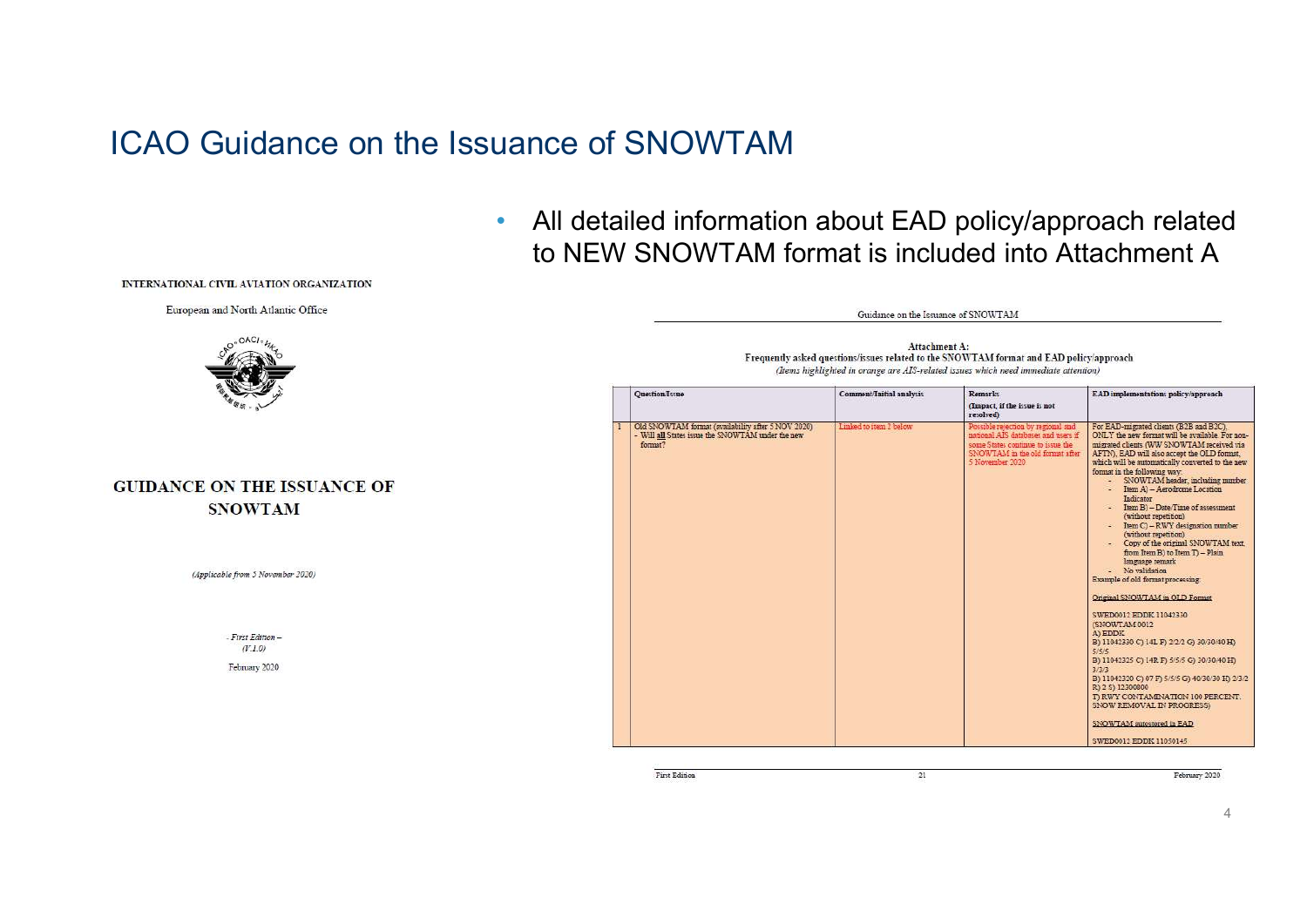### Alignment with EU Regulations

- Relaxed a strict validation between Item **D** and Item **G**, allowing storing and distribution Solignment with EU Regulations<br>• Relaxed a strict validation between Item D and Item G, allowing storial<br>• Item G extended with • SPECIALLY PREPARED WINTER RUNWAY
- -
	- SLIPPERY WET
- Item M, Item N and Item O supports both format **SNOW BANK** and **SNOWBANK**
- Item P supports both format TWY [n or nn] POOR, or TWYS [n or nn]/[n or nn]/… POOR
	- Example: TWY A1 POOR. TWY A2 POOR. or TWYS A1/A2 POOR.
- Item **R** supports both format APRON [nnnn] POOR, or APRONS [nnnn]/[nnnn]/... POOR • Hem G extended with<br>• SPECIALLY PREPARED WINTER RUNWAY<br>• Elem M, Item N and Item O supports both format SNOW BANK and SNOWBANK<br>• Item P supports both format TWY [n or nn] POOR, or TWYS [n or nn]/[n or nn]/... POOR<br>• Exam
	-
-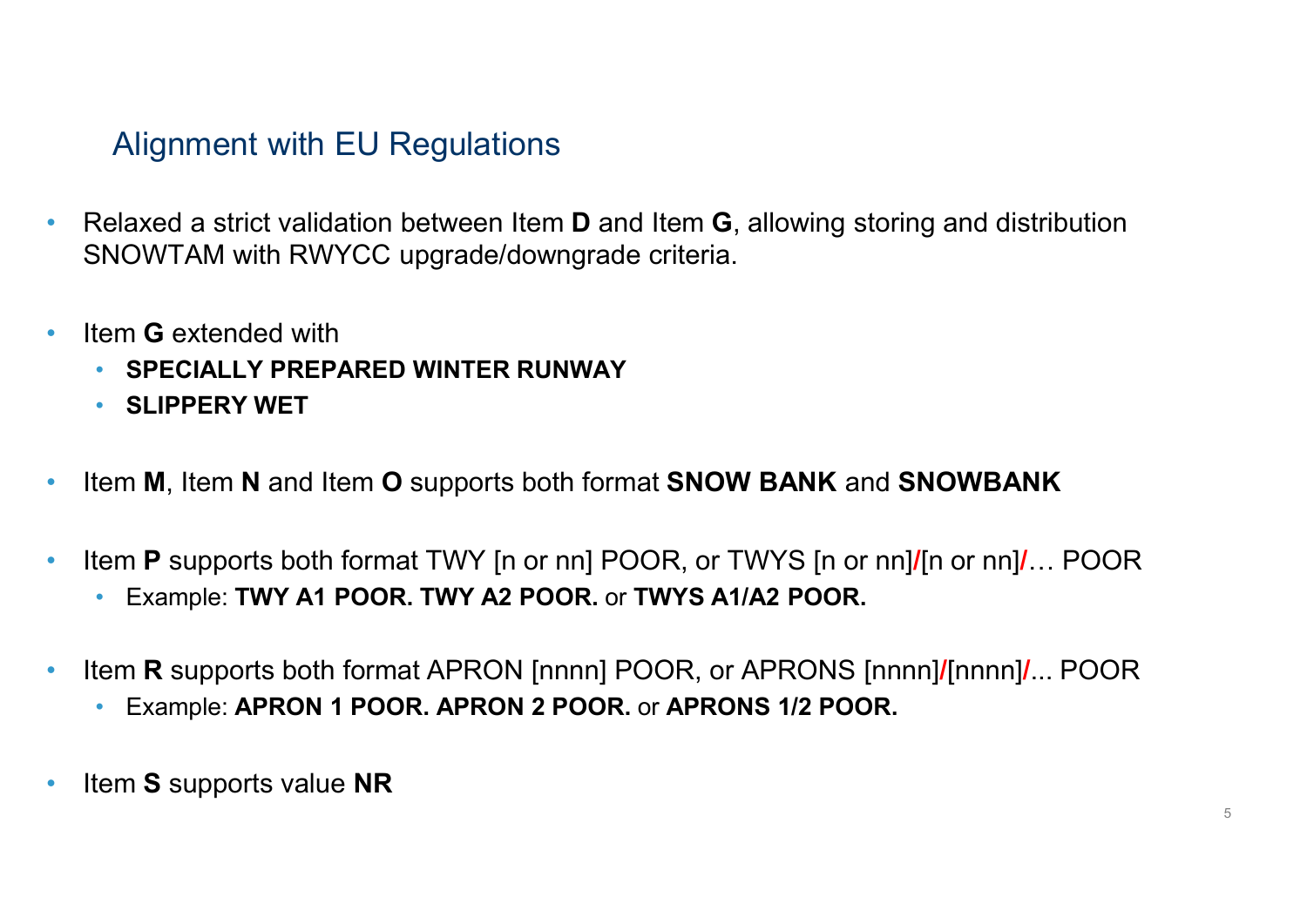# Handling of SNOWTAM in EAD after 12 Aug 2021 – Migrated Clients **Handling of SNOWTAM in EAD after 12 Aug 2021 — Migrated Clients**<br>
• SNE B2C (ECIT) for SNOWTAM creation<br>
• <u>ONLY</u> New format<br>
• New HMI for clients, integrated into INO DP application's tree<br>
• SNE (ESI/AIMSL) for SNOWT

- Use B2C (ECIT) for SNOWTAM creation
	- ONLY New format
	- New HMI for clients, integrated into INO DP application's tree
- Use B2B (ESI/AIMSL) for SNOWTAM creation
	- ONLY New format
	-
	-

```
<Aerodrome>EBBR</Aerodrome>
    <Observation>07311334</Observation>
 <SnowtamText>
B) 07311334
C) 02 D) 1002 E) 5L F) NIL/NIL/NIL G) 45/45/45 H) 4/4/4 J) 26/3L
K) YESL L) TOTAL N) NO S) 07170956 T) SNOW REMOVAL AND DEICING
    \epsilon/SnowtamText>
\langleSnowtam>
```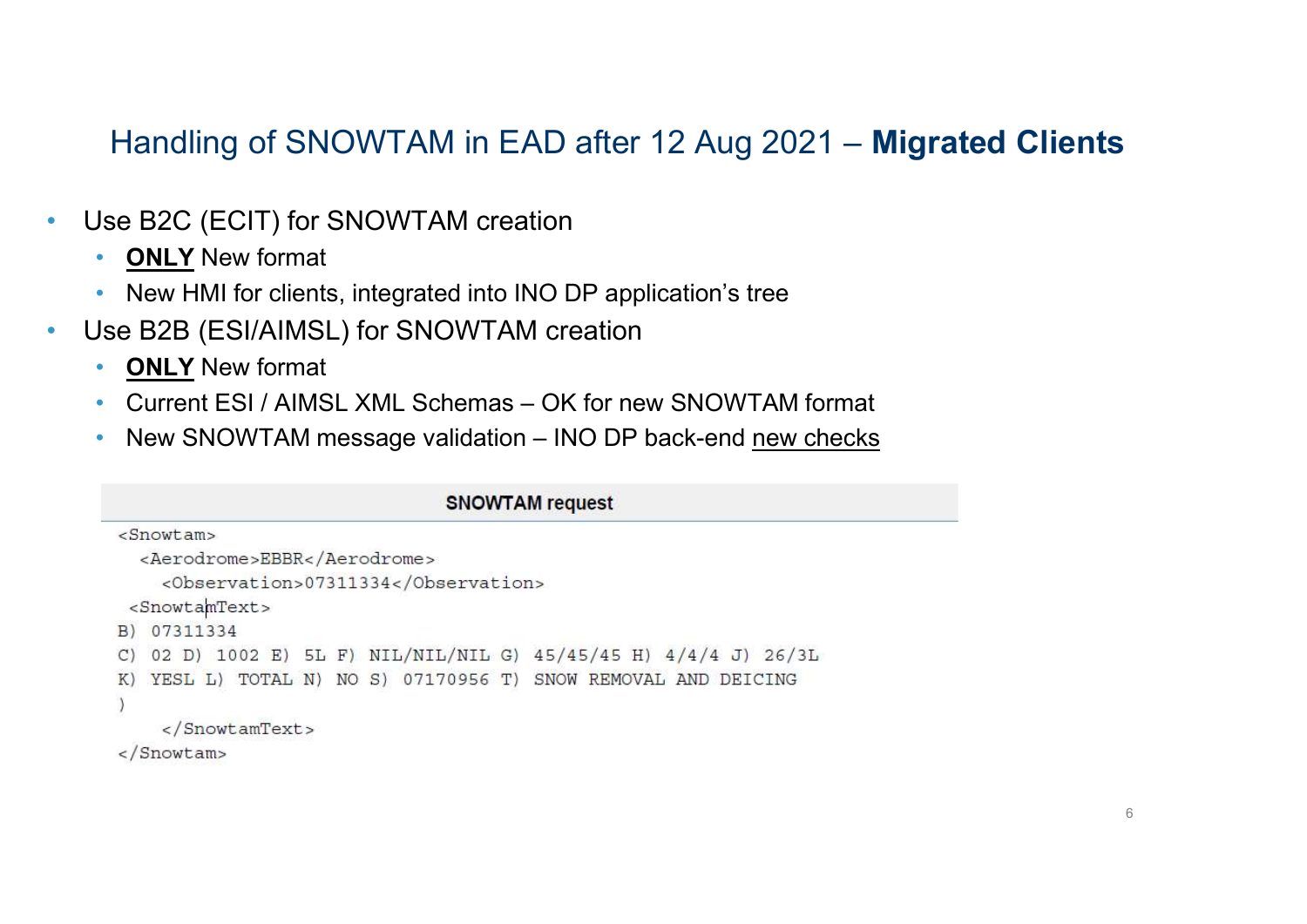### Handling of SNOWTAM in EAD after 12 Aug 2021 – Migrated Clients

### • Use B2C (ECIT) for SNOWTAM creation

|                                  |                                     |  | Handling of SNOWTAM in EAD after 12 Aug 2021 - Migrated Clients |                       |  |
|----------------------------------|-------------------------------------|--|-----------------------------------------------------------------|-----------------------|--|
|                                  |                                     |  |                                                                 |                       |  |
|                                  |                                     |  |                                                                 |                       |  |
|                                  | Jse B2C (ECIT) for SNOWTAM creation |  |                                                                 |                       |  |
| • All migrated NOFs, by default: |                                     |  |                                                                 |                       |  |
|                                  |                                     |  |                                                                 |                       |  |
| Albania /LA                      | Albcontrol                          |  | Kazakhstan /UA                                                  | Kazaeronavigatsia     |  |
| Armenia /UD                      | Armats                              |  | Kyrgyzstan /UC                                                  | Kyrgyzaeronavigatsia  |  |
| Azerbaijan /UB                   | <b>AZANS</b>                        |  | Malta /LM                                                       | <b>ATS</b>            |  |
| Belarus /UM                      | Belaeronavigatsia                   |  | Moldova /LU                                                     | <b>MOLDATSA</b>       |  |
| Croatia /LD                      | CroControl                          |  | Netherlands /EH                                                 | Royal Air Force       |  |
| Cyprus /LC                       | <b>DCA</b>                          |  | New Caledonia /NW                                               | <b>SEAC</b>           |  |
| Denmark /EK                      | Naviair                             |  | North Macedonia /LW                                             | M-NAV                 |  |
| Denmark /BG                      | Naviair- Greenland                  |  | Portugal /LP                                                    | NAV-EP                |  |
| Finland /EF                      | <b>ANS Finland</b>                  |  | Romania /LR                                                     | Romatsa               |  |
|                                  |                                     |  | Serbia /LY                                                      | <b>SMATSA</b>         |  |
| Greece /LG                       | <b>Hellenic CAA</b>                 |  |                                                                 |                       |  |
| Ireland /EI                      | IAA                                 |  | Slovenia /LJ                                                    | Slovenia Control Ltd. |  |

| <b>France SIA</b>     | 31 |
|-----------------------|----|
| Serbia SMATSA         | 3  |
| Slovenia Control Ltd. |    |
| <b>Turkey DHMI</b>    | 10 |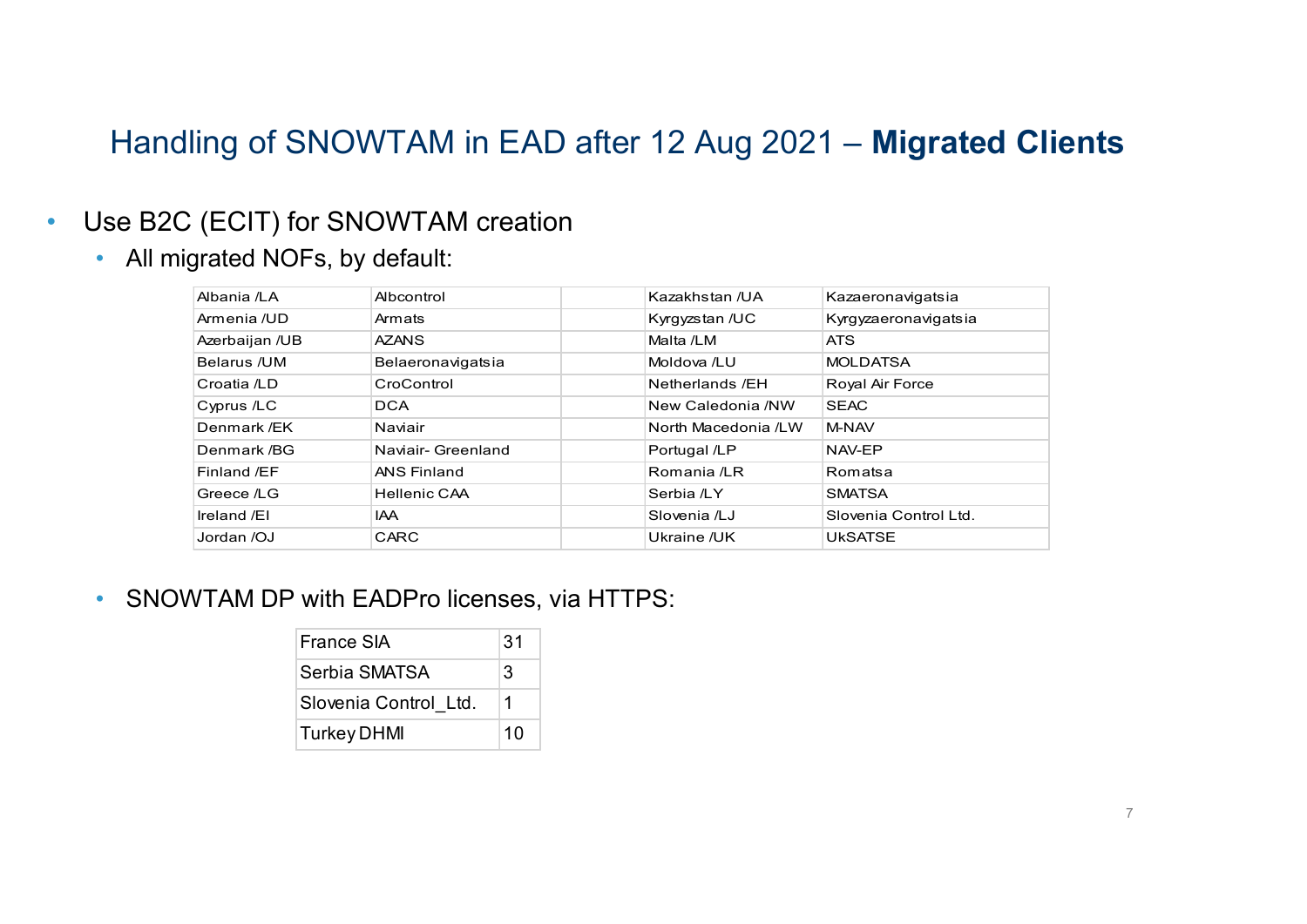# **Handling of SNOWTAM in EAD after 12 A**<br>Jse B2B (ESI/AIMSL) for SNOWTAM creation<br>• All ESI migrated NOFs, by default:<br>Estonia *I*EE EANS<br>German /ET ELO aka AFSBW<br>SNOWER Handling of SNOWTAM in EAD after 12 Aug 2021 – Migrated Clients

- Use B2B (ESI/AIMSL) for SNOWTAM creation
	-

|                                |                                 | ng of SNOWTAM in EAD after 12 Aug 2021 – Mig         |
|--------------------------------|---------------------------------|------------------------------------------------------|
|                                |                                 |                                                      |
|                                |                                 |                                                      |
|                                | ESI/AIMSL) for SNOWTAM creation |                                                      |
|                                |                                 |                                                      |
| migrated NOFs, by default:     |                                 |                                                      |
|                                |                                 |                                                      |
| Estonia /EE                    | EANS                            |                                                      |
| Germany/ET                     | ZLO aka AFSBw                   |                                                      |
| Norway/EN                      | AVINOR                          |                                                      |
| Philippines /RP                | CAAP                            |                                                      |
| Slovak Republic /LZ            | LPS                             |                                                      |
| Spain /LE                      | <b>ENAIRE</b>                   |                                                      |
| <b>FAM DP, AIMSL migrated:</b> |                                 |                                                      |
| Sweden /ES                     | Swedavia Airports               |                                                      |
|                                |                                 |                                                      |
|                                |                                 | M received via AFTN from SNOWTAM DP of migrated Stat |
|                                |                                 |                                                      |
| Jaw Format                     |                                 |                                                      |

• SNOWTAM DP, AIMSL migrated:

| Sweden /ES | Swedavia Airpor |
|------------|-----------------|
|------------|-----------------|

- SNOWTAM received via AFTN from SNOWTAM DP of migrated States:<br>• ONLY New Format
	-
	- Validation of the SNOWTAM message on the INO DP, using the new validation rules during the automatic processing (auto storage)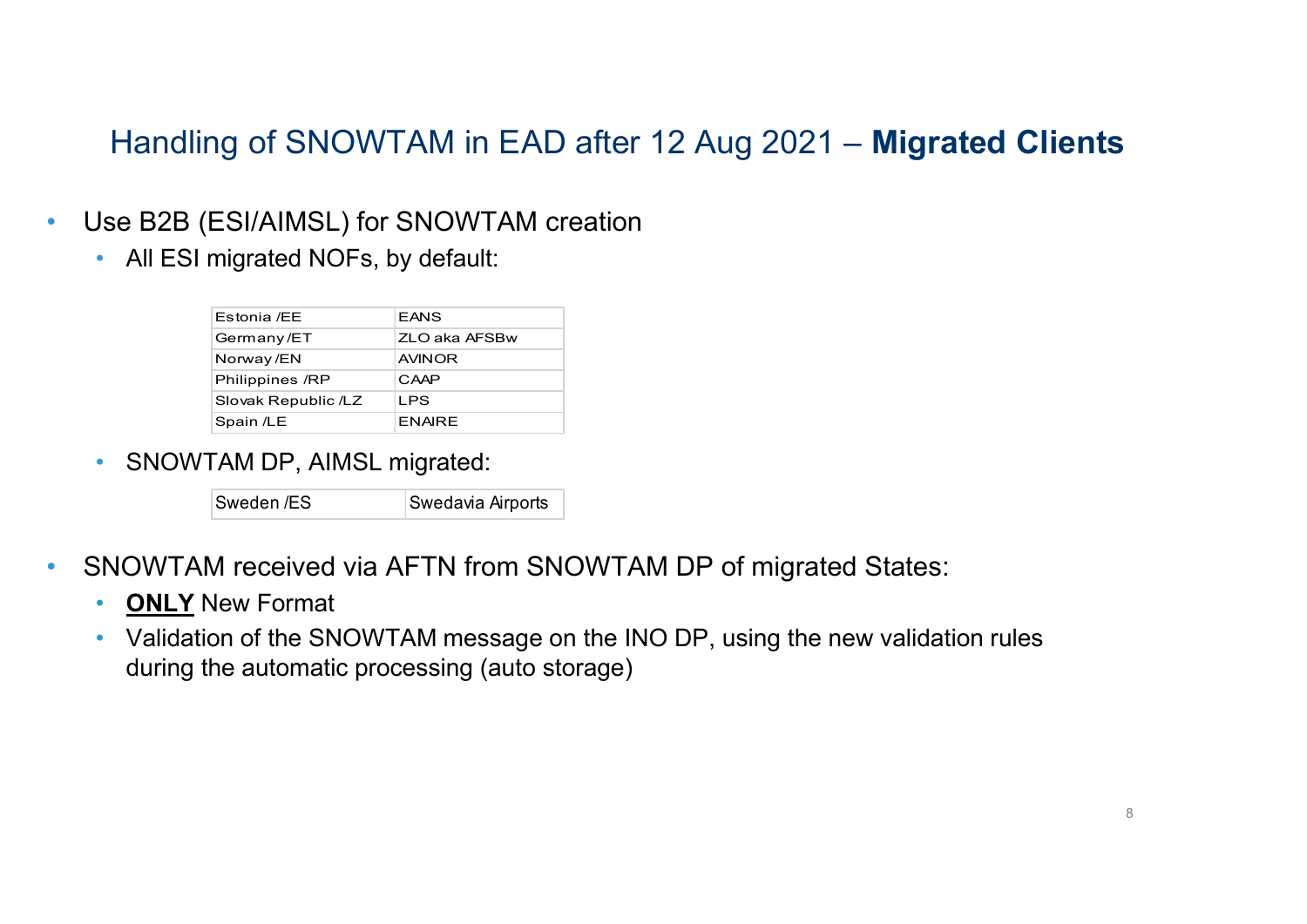### Handling of SNOWTAM in EAD after 12 Aug 2021 – Non-Migrated Clients

- WW SNOWTAM received via AFTN
	- Processing by DOP:
	- New Format
- Validation of the SNOWTAM message on the INO DP, using the new validation rules NWTAM received via AFTN<br>
sing by DOP:<br>
Format<br>
format<br>
format<br>
format<br>
format<br>
ormat<br>
ormat<br>
ormat<br>
ormat<br>
ormat<br>
ormat<br>
ormat<br>
ormat<br>
or alternatically recognises and 'marks' SNOWTAM in 'old' format<br>
or validation, in ca

### • Old Format

- INO DP automatically recognises and 'marks' SNOWTAM in 'old' format<br>• No validation, in case DOP manual processing
- 
- Old format converted into the new SNOWTAM format and stored (automated)
- Autocompleting
	- SNOWTAM header, including number
	-
	-
	-
	-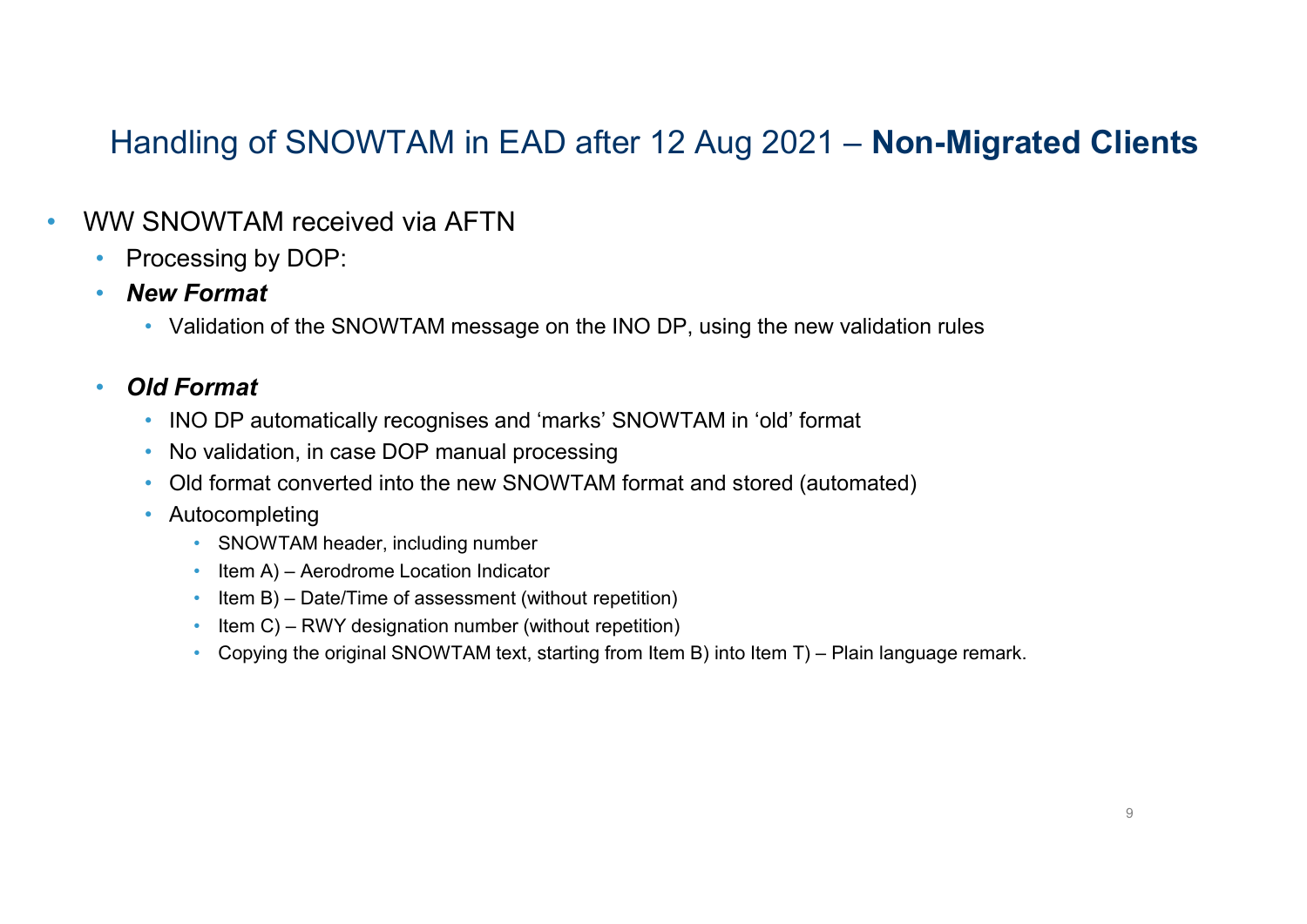### Handling of SNOWTAM in EAD after 12 Aug 2021 – Non-Migrated Clients

• WW SNOWTAM received via AFTN

## Example of old format processing:<br>• Original SNOWTAM:<br>• SWED0012 EDDK 11042330

(a) The Barry of SNOWTAM in EAD after 12 Aug 2021<br>
TAM received via AFTN<br>
old format processing:<br>
(a) SNOWTAM:<br>
SWED0012 EDDK 11042330<br>
(A) CDDK<br>
A) 110423230 C) 014 F) 2/2/2 G) 30/30/40 H) 5/5/5<br>
B) 110423230 C) 014 F) 5/ (SNOWTAM 0012 A) EDDK B) 11042330 C) 14L F) 2/2/2 G) 30/30/40 H) 5/5/5 B) 11042325 C) 14R F) 5/5/5 G) 30/30/40 H) 3/3/3 B) 11042320 C) 07 F) 5/5/5 G) 40/30/30 H) 2/3/2 R) 2 S) 12300800<br>T) RWY CONTAMINATION 100 PERCENT. SNOW REMOVAL IN PROGRESS) **SNOWTAM received via AFTN**<br>
SNOWTAM received via AFTN<br>
mple of old format processing:<br>
• Original SNOWTAM:<br>
• SNOWTAM 0012<br>
• SNOWTAM 20012 EDDK 1144.5330<br>
• SNOW TAM 20012 EDDK 1144.5222 (3) 3030440 H) 5555<br>
• SNOWTAM a **THE SHOW TO A BAND ATHER AND A STANDARY ON THE SHOW THAN SHOW THAN SHOW THAN SHOW TO A BAND MATELY CONDUCT AND SHOW THAN SHOW TO BAND ASSAM AND A BAND MAND RESERVED ON A BAND MAND RESERVED ON A FACTOR CONDUCT AND RESERVED** 

```
(SNOWTAM 0012
EDDK
11050145 14L
THIS SNOWTAM WAS PUBLISHED BY ORIGINATOR IN OLD FORMAT. 
SNOWTAM STORED IN EAD DATABASE WITHOUT ANY VALIDATION CHECKS.
TEXT PROVIDED FOR SAFETY REASON ONLY.
QUOTE
B) 11042330 C) 14L F) 2/2/2 G) 30/30/40 H) 5/5/5
B) 11042325 C) 14R F) 5/5/5 G) 30/30/40 H) 3/3/3
B) 11042320 C) 07 F) 5/5/5 G) 40/30/30 H) 2/3/2
R) 2 S) 12300800
IQI SYNOW I AMI:<br>SWED0012 EDDK 11042330<br>SWED0012 CONTAM 0012<br>B) 11042325 C) 14L F) 2/2/2 G) 30/30/40 H) 5/5/5<br>B) 11042325 C) 17R F) 5/5/5 G) 30/30/40 H) 3/3/3<br>R) 2 S) 12300800<br>B) 11042320 C) 07 F) 5/5/5 G) 40/30/30 H) 2/
UNQUOTE
```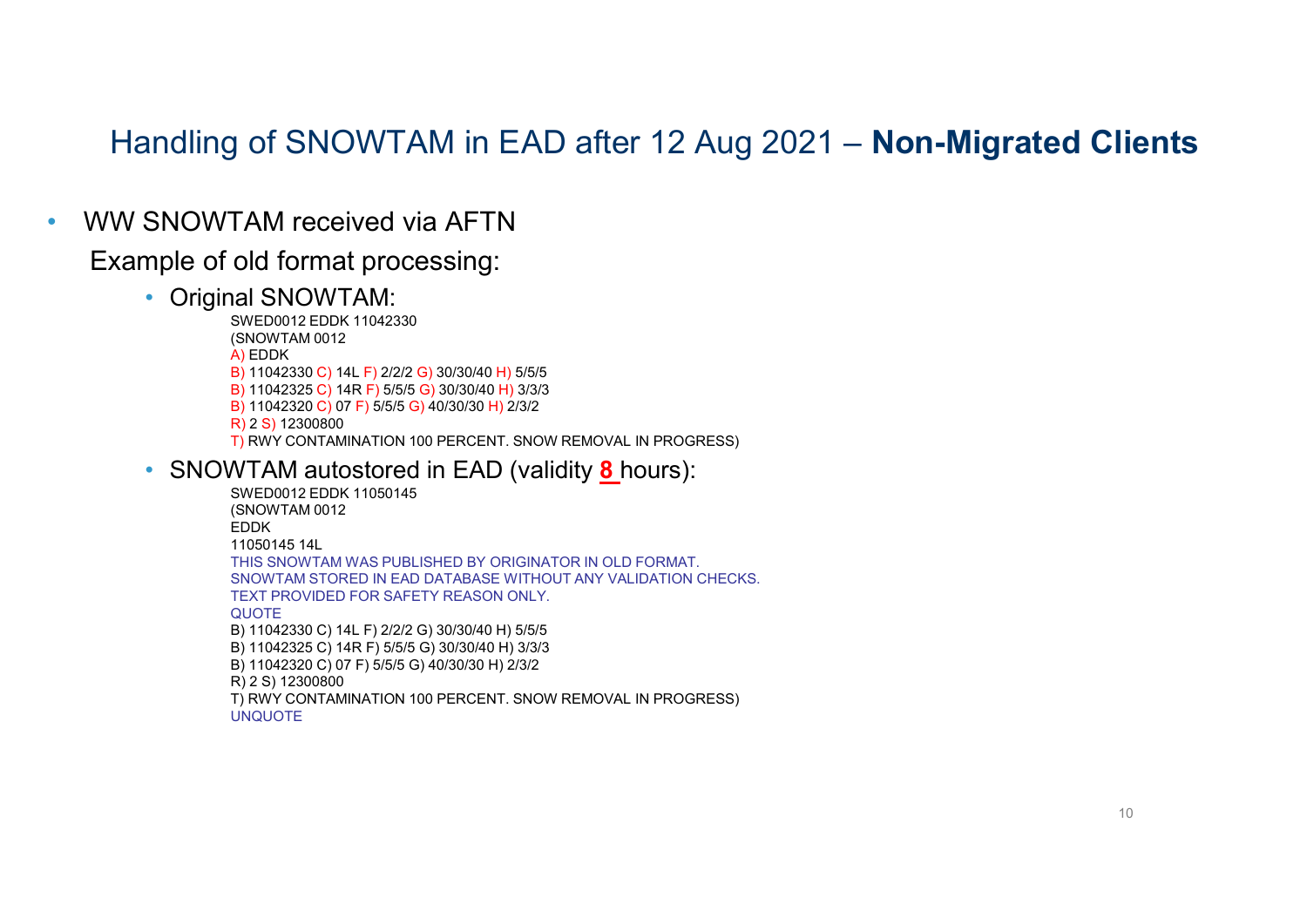### Transition and activation of new SNOWTAM format

- The NEW format support will be activated by system's configuration parameter SNOWTAM\_2020\_START\_DATE, with the current default value 2021.08.12 00:00 UTC
- During the activation the following steps will be performed:
	- Stop EAD related services, including Forms, ESI, AIMSL
	- Activate system's parameters for NEW format
	- Remove OLD SNOWTAM templates
	- Remove OLD SNOWTAM rules
	- Invalidate OLD SNOWTAM with observation time older than 8 hours
	- Convert stored OLD SNOWTAM with observation time not older than 8 hours to CONVERTED format
	- Start EAD related services, allowing creation of SNOWTAM in NEW format and processing in NEW/CONVERTED format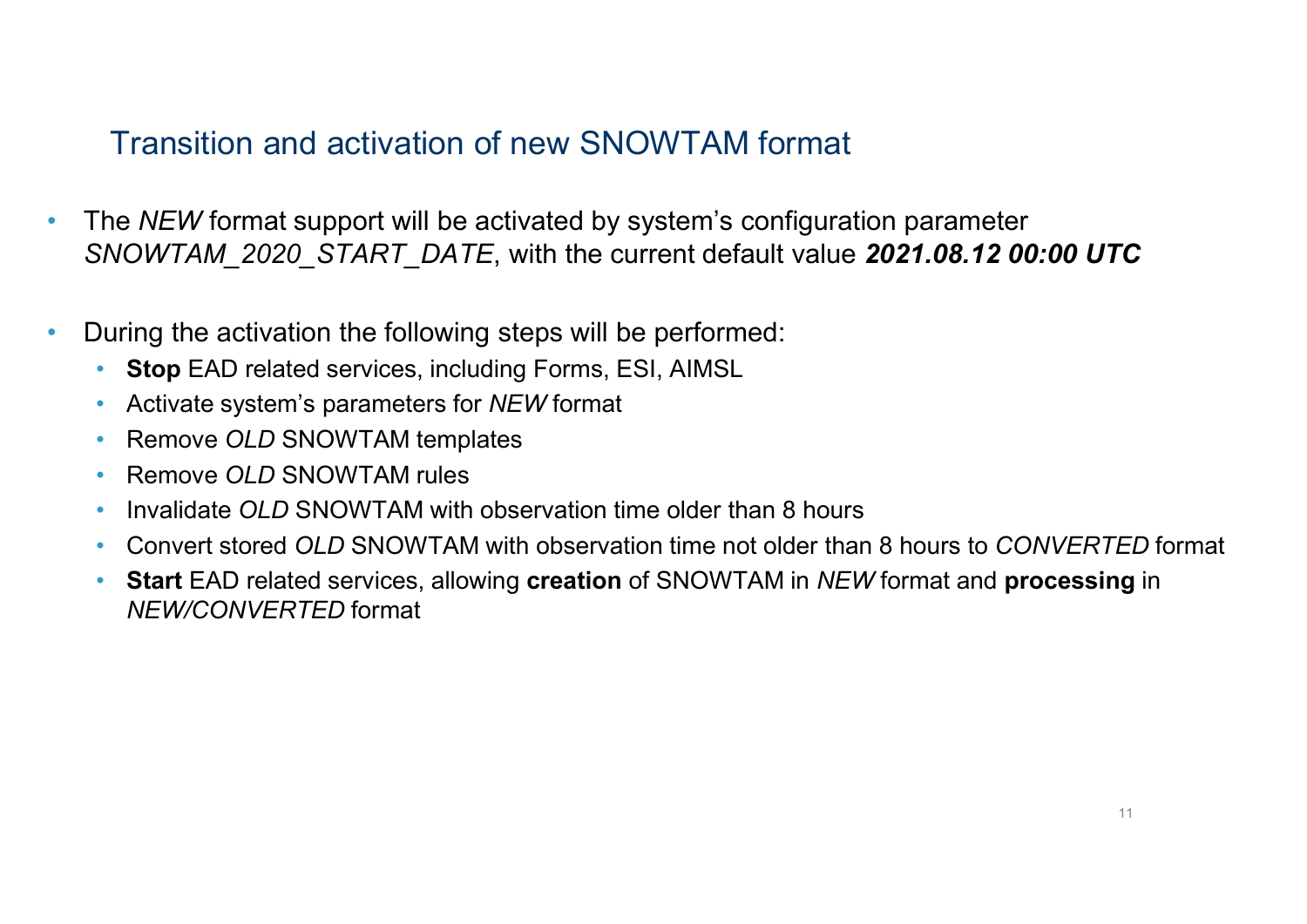Supporting European



# Supporting<br>European<br>EAD – European AIS Database

# Thank you!

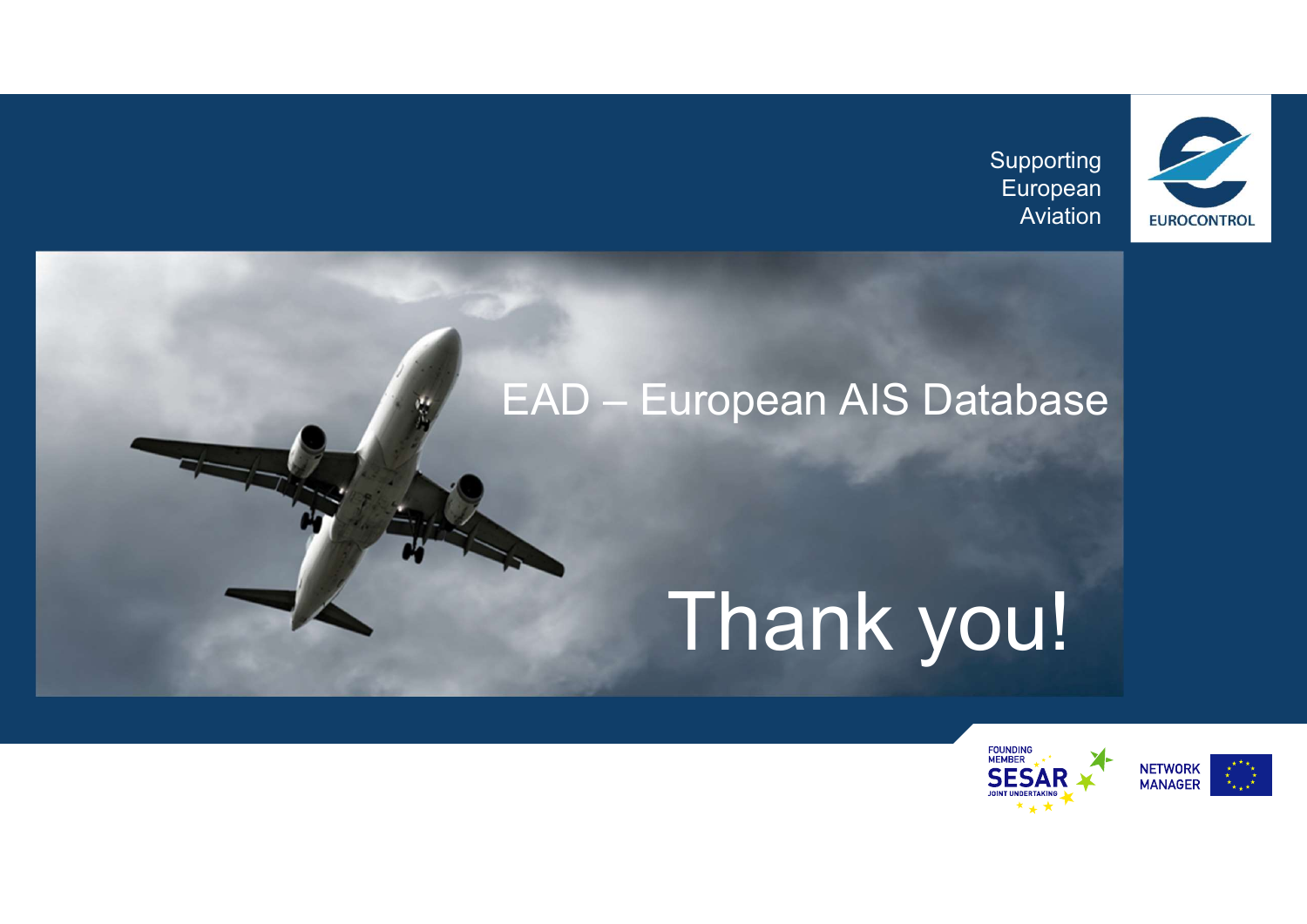### Acronyms and Abbreviations

|               | <b>Acronyms and Abbreviations</b>                    |
|---------------|------------------------------------------------------|
|               |                                                      |
| <b>AFTN</b>   | <b>Aeronautical Fixed Telecommunications Network</b> |
| <b>AIMSL</b>  | <b>AIM Service Layer</b>                             |
| <b>DOP</b>    | <b>EAD Data Operational Provider</b>                 |
| <b>DP</b>     | <b>Data Provider</b>                                 |
| <b>EASA</b>   | <b>European Union Aviation Safety Agency</b>         |
| <b>ESI</b>    | <b>EAD System Interface</b>                          |
| <b>ECIT</b>   | <b>EAD Client Interface Terminal</b>                 |
| <b>HMI</b>    | <b>Human Machine Interface</b>                       |
| <b>INO</b>    | <b>International NOTAM Operation</b>                 |
| <b>INO DP</b> | <b>INO Data Provider</b>                             |
| <b>NOF</b>    | <b>NOTAM Office</b>                                  |
| <b>RWY</b>    | <b>Runway</b>                                        |
| <b>TAM</b>    | All kind of NOTAM, SNOWTAM, ASHTAM, BIRDTAM          |
| <b>XML</b>    | Extensible Markup Language                           |
| <b>WW</b>     | <b>World Wide</b>                                    |
|               |                                                      |